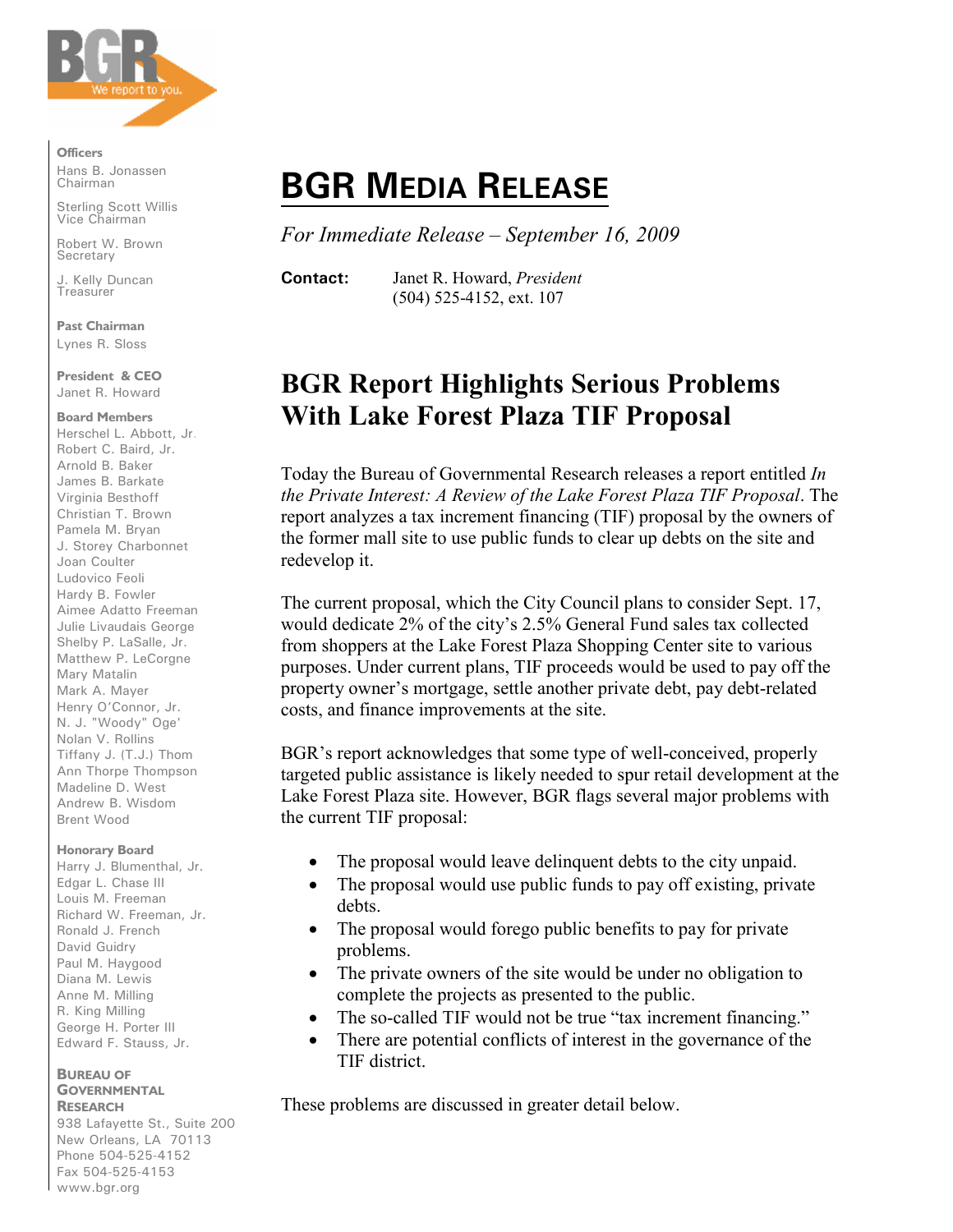**The proposal would leave delinquent debts to the city unpaid.** The proposal would commit the city to provide tens of millions of dollars to assist a private entity that is in default on pre-Katrina debt to the city. It would not, however, make the city whole on the debt it is owed on property at the site.

The city holds a \$3 million judgment against Lake Forest Plaza LLC, the owner of most of the Lake Forest Plaza site, on a prior debt. Under a May 2009 agreement signed by the Mayor, the city would receive only \$1.6 million of what it is owed by Lake Forest Plaza LLC, and receive that only upon agreeing to provide the redevelopment with a long-term dedication of sales tax revenue via the TIF. The rest of the debt would be converted into a forgivable note.

In addition, Grand of the East LLC, a separate entity, owes the city more than \$4 million on a loan it made for a now-defunct movie theater on the site. After investing millions of dollars in TIF funds, the city would still face the prospect of collecting on its loan to Grand of the East LLC and paying off the corresponding loan to HUD.

**The proposal would use public funds to pay off existing, private debts.** Approximately \$12 million of TIF proceeds would be used to settle private debts. These include debt allegedly owed by Grand of the East LLC to Lake Forest Plaza LLC and \$11 million owed by Lake Forest Plaza LLC to Lowe's Home Centers, Inc., and secured by a mortgage on the Plaza site.

Lake Forest Plaza LLC claims that its property cannot be redeveloped without paying off the mortgage. This may very well be a problem for the LLC, but it is not a problem intrinsic to the site. The property owner's inability to take a fundamental step to prepare its property for development is a personal predicament. In no way does it lead to the conclusion that the public should pay off Lake Forest Plaza LLC's debt and leave the property in its hands.

**The proposal would forego public benefits to pay for private problems.** Paying existing debts and the up-front costs for new TIF debt would soak up much of the public investment, severely reducing the amount of public funds left for actual improvements at the site.

The initial phase is centered on the construction of a Wal-Mart store. Of \$42 million in TIF bonds for this phase, \$13 million would come off the top to pay for bond-related costs, consisting of a debt service reserve, capitalized interest, credit enhancement and bond issuance costs. The bond-related costs and the payoff of the Lowe's debt would consume \$24 million, or 41% of total public and private funding for the Wal-Mart phase. Thus, only \$34 million of \$58 million would be left for construction and other improvements in that phase.

**The private owners of the site would be under no obligation to complete the projects as presented to the public.** Certainly, some public support for the proposed redevelopment is based upon the attractive design and multitude of retail offerings envisioned for a later, "town center" phase. Yet, the draft cooperative endeavor agreement authorizing the city's dedication of revenue to the TIF contains no commitments with respect to the town center. In fact, it makes no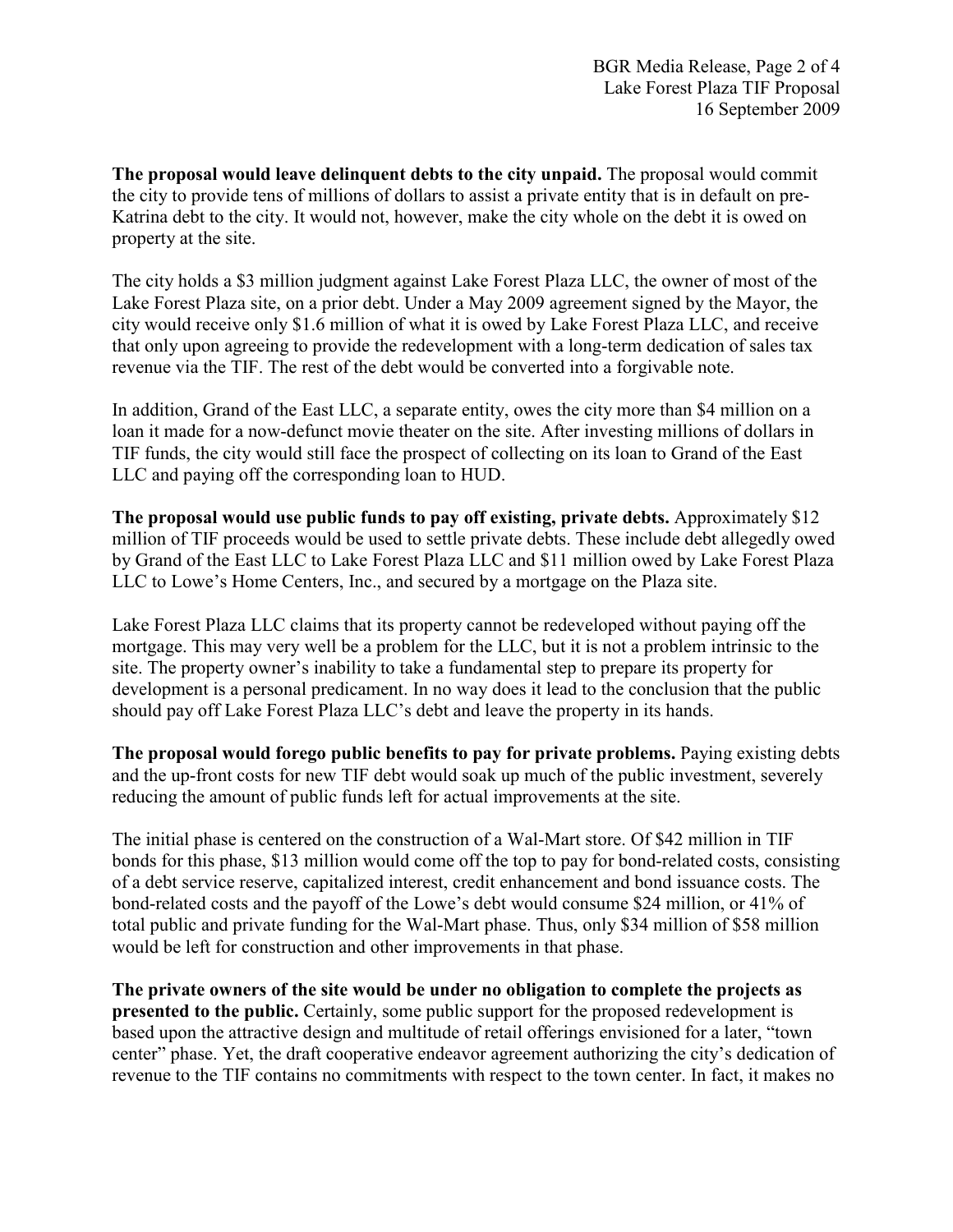mention of it. Thus, while the owners have presented broad conceptual plans that include the town center phase, they are under no obligation to produce it.

If the town center phase does not attract financing, Lake Forest Plaza LLC would remain debtfree and continue to receive rental revenue from the initial Wal-Mart phase. It would also have the ability to sell its land, which will have increased in value thanks to the TIF investment, or pursue some other form of development on the site in future years. The taxpayer-supported repayment of the TIF debt would continue.

**The so-called TIF would not be true "tax increment financing."** Unlike a typical tax increment financing arrangement, in which only the new revenue or tax increment is captured, this proposal would capture existing taxes from a Lowe's store on site (approximately \$1.4 million per year) – in effect, reducing current revenue to the city's General Fund. In this sense, it cannot be accurately called tax "increment" financing.

**There are potential conflicts of interest in the governance of the TIF district.** Under state law the Lake Forest Plaza District's governing board includes, among others, the state senator who represents the area including the district and the owner of the Lake Forest Plaza Shopping Center. Thus, the current board includes state Sen. Ann Duplessis and Ashton Ryan, Jr.. The district's by-laws designate the state senator as the chairperson of the board, while the board members voted in June 2009 to name Mr. Ryan as the board's secretary-treasurer.

Both members face potential conflicts of interest in their service on the board. Sen. Duplessis is also an executive at Liberty Bank, whose president and CEO, according to the most recent filing with the Secretary of State, is also a principal member of Grand of the East LLC.

The State Board of Ethics issued an opinion in March 2008 that the owner of the Lake Forest Plaza Shopping Center could serve on the board, as long as he recused himself from participating in matters before the board in which he or his shopping center have a substantial economic interest. However, since the express purpose of the Lake Forest Plaza District is to encourage cooperative economic development between the city, the state, the district and Lake Forest Plaza LLC, it is hard to imagine what matters would not require recusal.

\* \* \*

Despite the owners' claims about how the project would benefit the people of New Orleans East, this proposal is simply not designed with the public in mind. Rather, it is designed to benefit the current owners of the Lake Forest Plaza site.

If the city concludes that it is in the public's best interest to invest in the redevelopment of the Lake Forest Plaza site, it should do so in a sensible, business-like manner. In no case should the city provide additional funds to entities that have forced it to go to court to get a judgment on defaulted debt. In no case should the city provide a debtor with funds in exchange for repayment